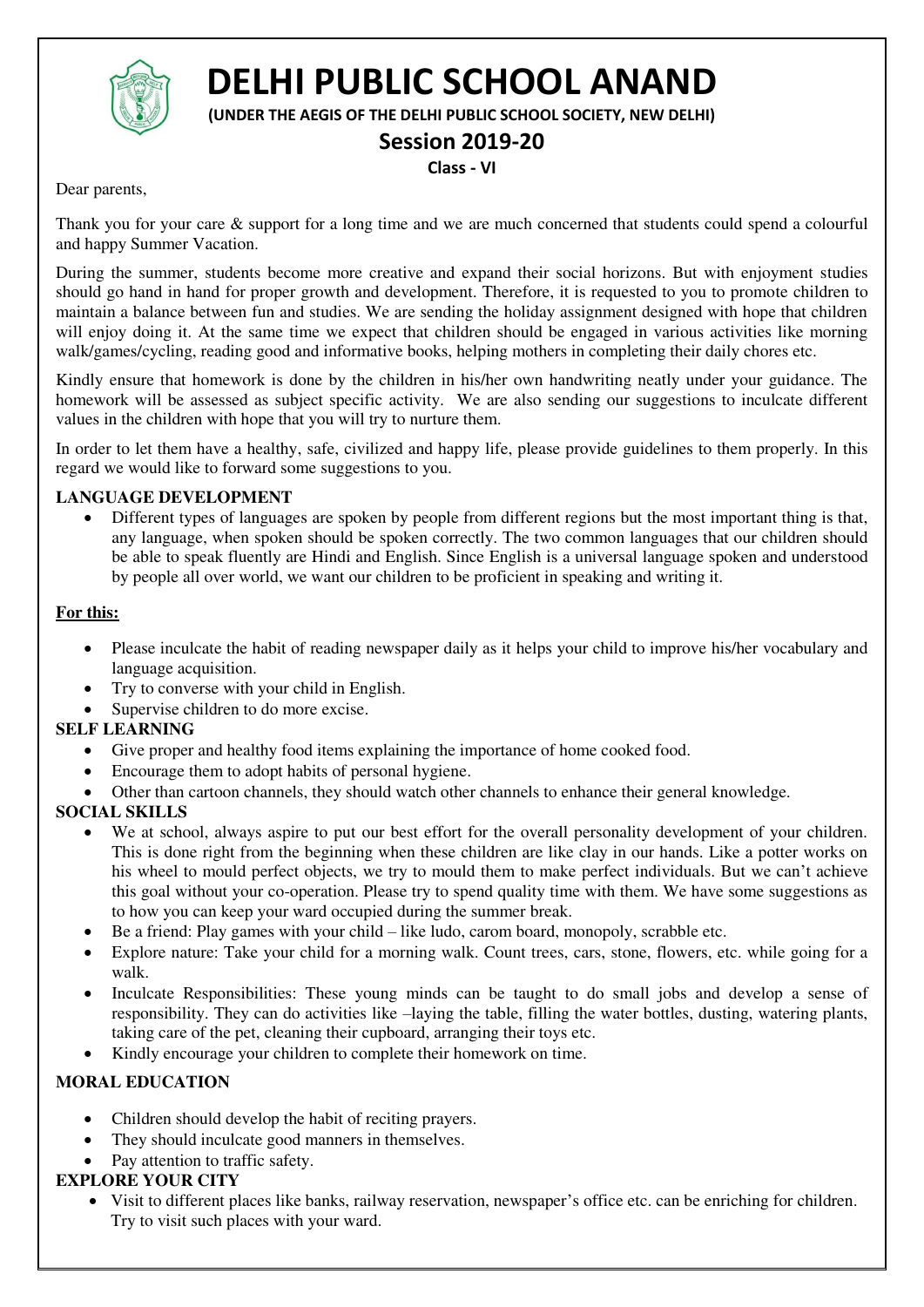## **Summer Vacation Homework Assignments**

## **Class VI**

**English**  1. Write about any one Indian Freedom Fighter Woman.

2. Collect 10 pictures of Oscar Winner Celebrities. Paste them on a chart paper and write 10 sentences about each.

3. Write 2 Inspirational poems with colourful pictures.

## **Science**

1. What are the different components of food? Paste the sources of each component of food in scrapbook.

2. Paste the different type of natural and Synthetic fibre in scrapbook and write the difference.

3. Make a list with pictures of food items generally taken by people of different regions of India. Place these on a large outline of India.

4. Find out the names of plants that grow in water and which are eaten as food.

5. What are the harmful effects of excess intake of fat and protein?

## **Mathematics**

We use number in our daily life. You may be visiting to some place during your vacation by any means of transport. Keep a note of different places you visited in a sequence, try to find out the distance between the starting place and destination. At the end of your journey create a pictorial diagram stating the places in the form of A,B,C and so on as shown below:



i. How much distance did you travel from point A to point D?

ii. How much distance did you travelled from point B to D?

iii. How much distance did you travelled from point A and back to point A?

iv. If you travelled by public transport like bus or train preserve the tickets and find the total travel expense.

v. If you travelled by personal vehicle preserve all the toll tax slip, fuel bills etc. during your journey and find the travel expenses. You can also collect all the bills during your journey and paste it.

### **Social Science**

**History:** Ch 1,2,3

Summary to be written in atleast 100 to 150 words.

Complete the case study of Ch 2

Collect more information about Early Humans and their agriculture methods

**Geography:** Ch 1

Write summary in atleast 100 to 150 words.

Collect the information about indian satellites and note it down.

**Civics:** Ch 1

Write a note about the chapter in atleast 100 to 150 words.

Collect the information about the steps taken by government to maintain equality and unity in the country.